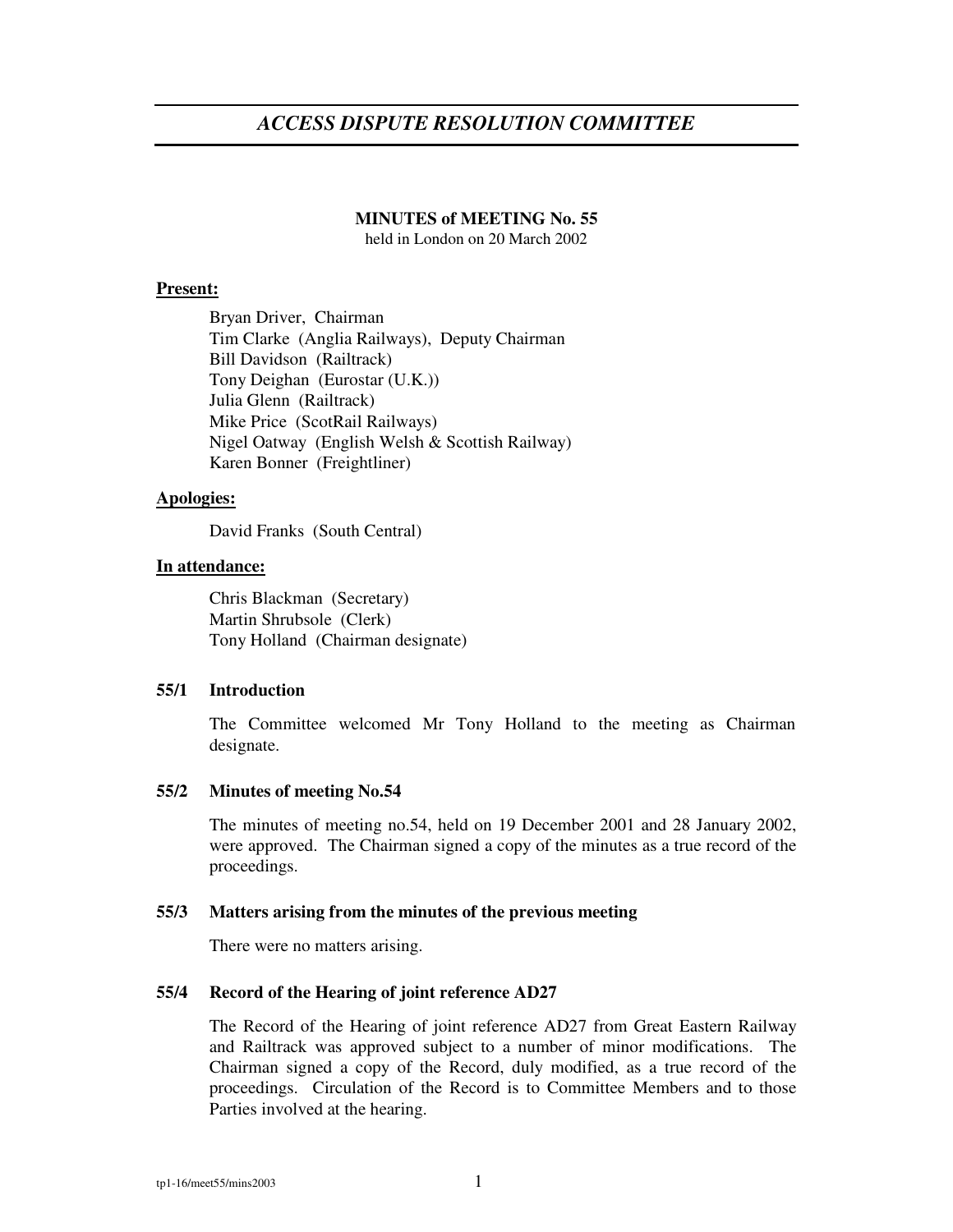### **55/5 Update on References**

The Secretary advised members that reference AD25 remained stayed. There were no other references pending for the Committee to hear.

### **55/6 Review of expenditure to date for 2001/02**

Members were pleased to note that the expenditure outturn for the current year was within budget and there were no significant exceedances under any sub-heading.

### **55/7 Proposed Budget for 2002/03**

The Committee considered the paper prepared by the Secretary, and endorsed the proposals for a budgeted total expenditure of £275,000 in the financial year 2002/03.

## **55/8 Format of the 7 th Annual Report**

The Committee agreed that the format of the next Annual Report should follow the same lines as the  $6<sup>th</sup>$  Annual Report.

The Clerk indicated that an initial draft should be available by mid-May and will then be circulated to Members, thus giving them sufficient time to submit any comments for incorporation into a final draft to be circulated ready for approval at the next Quarterly meeting in June.

Action: The Clerk

### **55/9 Banking Mandate**

Members agreed that the banking mandate should be amended to provide for cheques to be signed on the basis of an authority form signed by any two of five signatories. The five signatories will be the Chairman, the Independent Vice-Chairman, the Deputy Chairman, Ian Osborne (Committee Member) and the Committee Secretary.

Action: The Secretary

### **55/10 Contracts with the Chairman and Independent Vice Chairman**

The Deputy Chairman signed a 2-year contract with Tony Holland for his services as Chairman from 1 April 2002, and a contract with Bryan Driver in his new capacity as Independent Vice-Chairman from 1 April 2002.

Tony Holland declared to the Committee, pursuant to Access Dispute Resolution Rule A3.2 that he had no relevant connection with any company within the railway industry, but acknowledged that he was a regular rail traveller between Paddington and Plymouth.